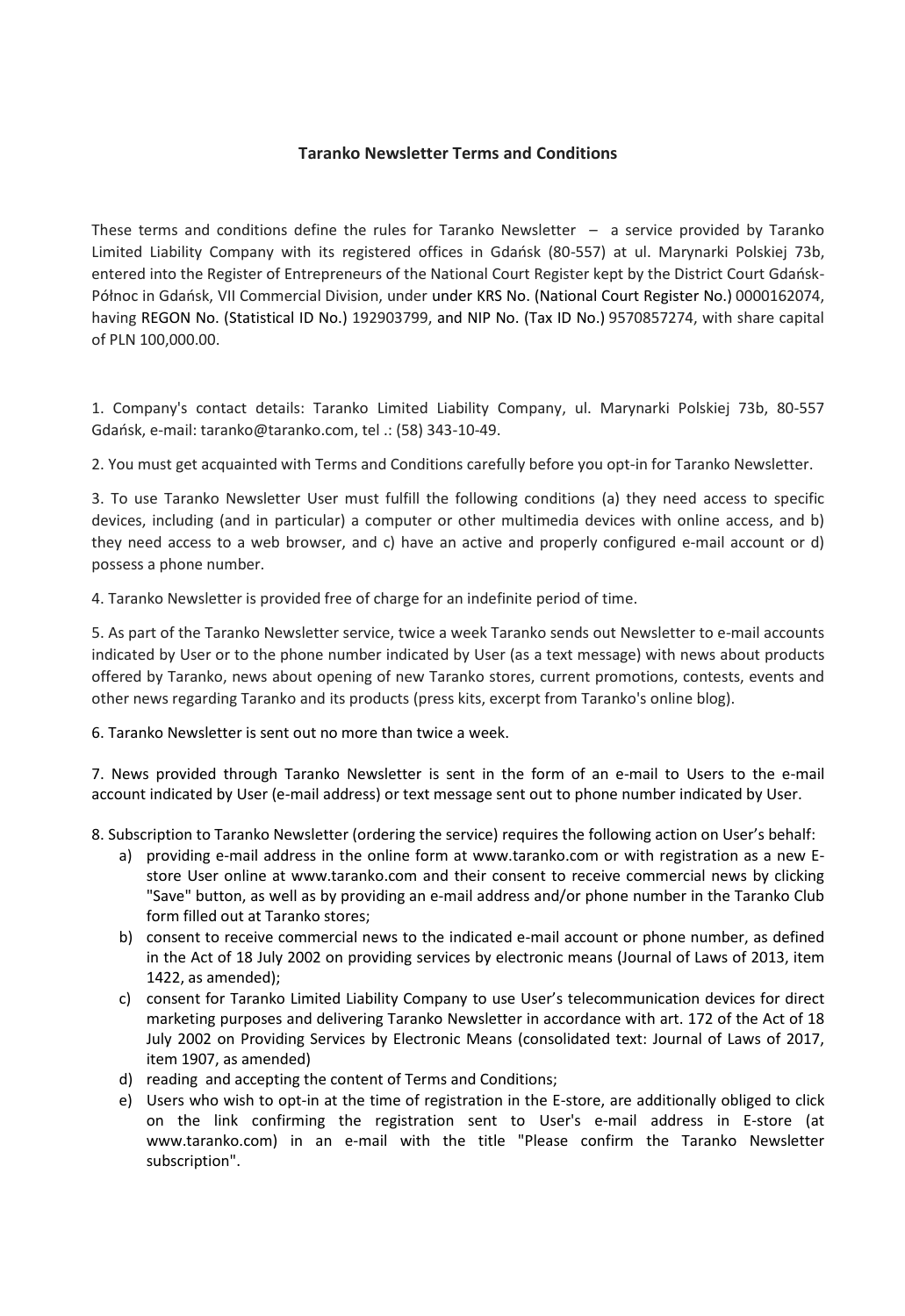9. As part of the service, Taranko Newsletter contains the following information about the sender: Taranko Limited Liability Company with its registered offices in Gdańsk (80-557) at ul. Marynarki Polskiej 73b, entered into the Register of Entrepreneurs of the National Court Register kept by the District Court Gdańsk-Północ in Gdańsk, VII Commercial Division, under under KRS No. (National Court Register No.) 0000162074, having REGON No. (Statistical ID No.) 192903799, and NIP No. (Tax ID No.) 9570857274, with share capital of PLN 100,000.00, instructions on how to opt out from Taranko Newsletter and how to change User's e-mail address or phone number, to which Taranko sends out its Newsletter.

10. Subscribing for Taranko Newsletter in accordance with point 8 of Terms and Conditions, results in User's e-mail address being included in the Taranko Newsletter e-mailing list and their phone number in the Taranko Newsletter's text list. Providing e-mail address or phone number during the registration process is necessary to provide the service.

11. Controller of the data provided by Users in connection with the use of Taranko Newsletter is: Taranko Limited Liability Company with its registered offices in Gdańsk (80-557) at ul. Marynarki Polskiej 73b, entered into the Register of Entrepreneurs of the National Court Register kept by the District Court Gdańsk-Północ in Gdańsk, VII Commercial Division, under under KRS No. (National Court Register No.) 0000162074, having REGON No. (Statistical ID No.) 192903799, and NIP No. (Tax ID No.) 9570857274, with share capital of PLN 100,000.00.

12. Taranko Limited Liability Company processes personal data provided by Users and collected in accordance with Privacy Policy.

13. User may, at any time, without disclosing a reason and without incurring any costs, change the previously indicated e-mail address for receiving Taranko Newsletter or cancel Taranko Newsletter by clicking on the link in the footer of Taranko Newsletter, with the following content: "To opt out of receiving unsolicited information click [HERE]"

14. As part of the Taranko Newsletter, User is obliged not to provide or transmit unlawful content.

15. User may submit a complaint regarding Taranko Newsletter via an e-mail sent to: marketing@taranko.com or by calling the office: (+58) 343 10 49 from Monday to Friday (on business days) from 8:00 AM until 4 PM (provider 's rates apply).

16. Each complaint should contain in particular: a description of the complaint, e-mail address provided for signing in for Taranko Newsletter or mailing address, to which a reply to the complaint is to be sent, if User agrees to receive a response to the complaint via mail or electronic mail, to an e-mail address other than that provided during the subscription to Taranko Newsletter or another method chosen by Customer for receiving a reply to their complaint. Processing of the complaint and decision how it will be handled will take place within fourteen days from the date Taranko Limited Liability Company receives the complaint. User will be informed about the method of handling the complaint in accordance with the information indicated in the complaint. Should the complaint lack required information, Taranko Limited Liability Company will ask User to complete using the address details indicated in the complaint.

17. Taranko limited liability company reserves the right to make amendments to Terms and Conditions. Users will get notified about each change in Terms and Conditions by means of Newsletter indicating a list of amendments to the regulations and sent to e-mail account indicated by User during the opt-in phase. User will be notified about the amendments in Terms and Conditions not later than 14 calendar days prior to the introductions of the amendments.